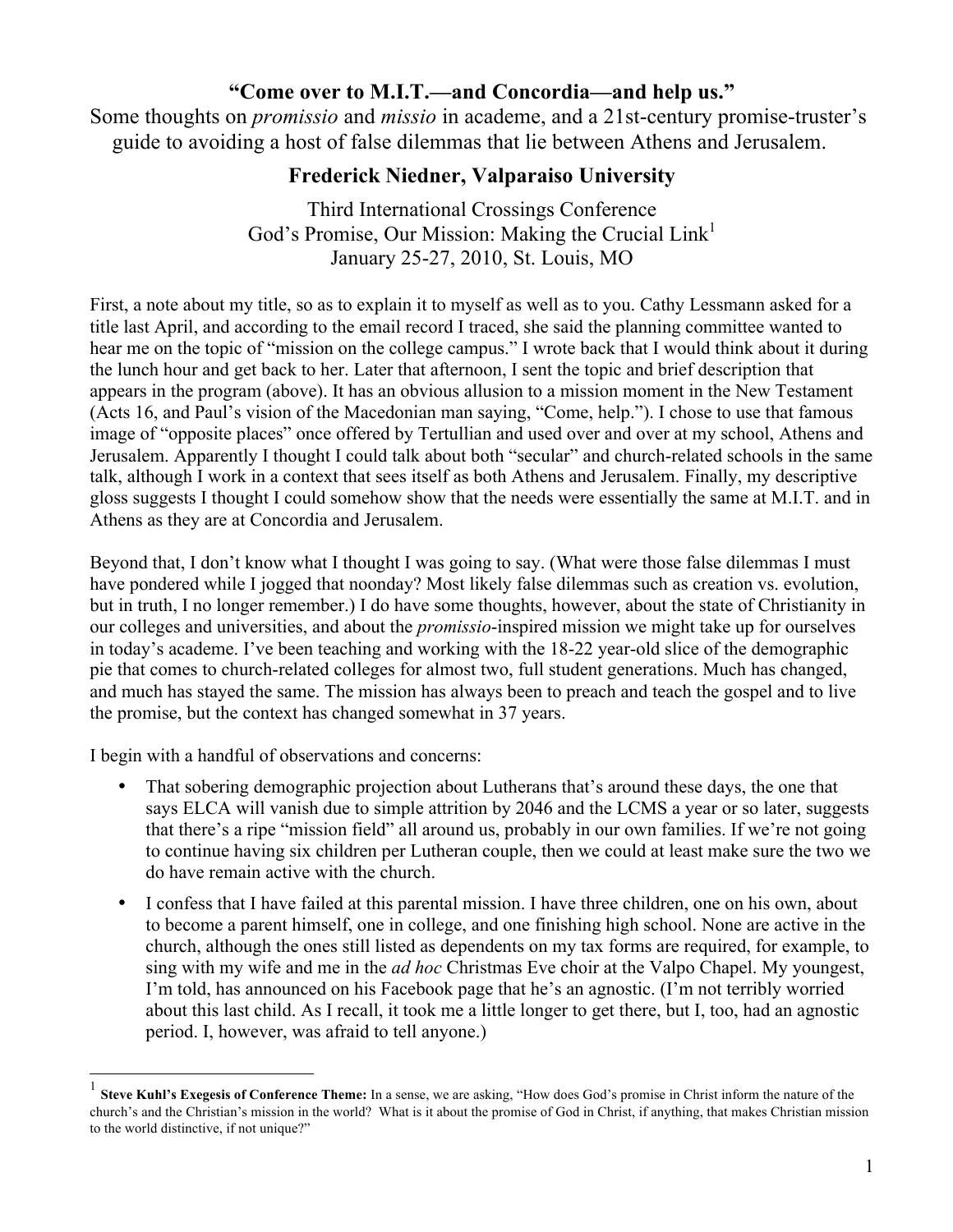- When I started teaching at Valpo, 1,000 students (out of nearly 4,000) attended regular Sunday Eucharist at 10:30 a.m. Today we average 100 to 115, including the choir, and most are community people, not students. About 150 students come on Sunday evenings to sing Holden Vespers, and, as has been the case for all my years at Valpo, about 200 attend a 10 p.m. "Celebrate" Eucharist on Wednesday evenings.
- In the '70's, daily morning chapel (in the post-required era) had 400 to 500 in attendance. Today we average 40 to 50. In other words, we could be the canary that indicates to the church bodies we're connected to that there is something in the air that isn't good for our future.
- That's not to say there's no piety, faith, or church on campus. Indeed, the Catholic Student Center remains a vital place of worship, though it's also become a local congregation, and the Evangelical groups (e.g., IVCF, FCA, and Campus Crusade) are very active and draw students from all denominations. My sense is that most people on campus, save a few who must be nearzealots about Catholicism or Lutheranism, have become garden-variety Evangelicals when it comes to their working theologies.
- I once saw my work, at least in part, as liberating young Lutherans from the bibliolatry they'd learned back home. No more. They may revere the Bible, but they don't know what's in it. The proof? They no longer get my jokes.
- In short, I work with a generation that doesn't gather for worship. Moreover, the utter casualness of those who do attend worship astonishes this old geezer. Even those students who lead our weekday morning services do so in ripped jeans and shirts (usually T-shirts) that look slept in. Their opening greeting is, "Hey, guys. Welcome to Morning Prayer." We make the marketplace's "business casual" look like formal attire, especially on Fridays when the students choose their own music. It's some version or another of "O Jesus, you're so fine, you're so fine you blow my mind. . .Hey, Jesus!"
- While their peers sip coffee, tea, and bottled water in the pews, student homilists exhort one another to be nice, work for justice, and try to save the planet. Most of the adult homilists comfort those assembled with assurances that God loves you and judgment isn't so bad as you think or fear. (E.g., in Advent, we were told that John the Baptist didn't really mean to sound so harsh as he seems to in our lessons.)
- Organists and choirs prepare rigorously. They strive for excellence. As for nearly everyone else, nothing need be taken all that seriously. Structure, formality, and excellence are suspect. A generation raised on "reality TV" and cyber-social networking twitters its time and life away by pretending, or maybe even believing, that my imminent plan to take a shower or make some macaroni and cheese, intentions I broadcast to the world, have the same gravity as getting divorced or even dying. The message is mixed: "Everything has meaning great enough to announce to the world, but nothing really matters."
- I spent part of this past week teaching Rousseau's Social Contract to students in our first-year Core course. They found him impenetrable and suspected he might be a communist. But they did perk up when we got to Book IV, the part on Civil Religion, where Rousseau talks about how religious difference and disagreement bring on the dissolution of a society. This my students could agree on:

**It is impossible to live in peace with those one believes to be damned. To love them would be to hate God who punishes them. It is absolutely necessary either to reclaim them or torment them. Whenever theological intolerance is allowed, it is impossible for it not to have some civil effect; and once it does, the sovereign is no longer sovereign, not even over temporal affairs. Thenceforward, priests are the true masters; kings are simply their officers.**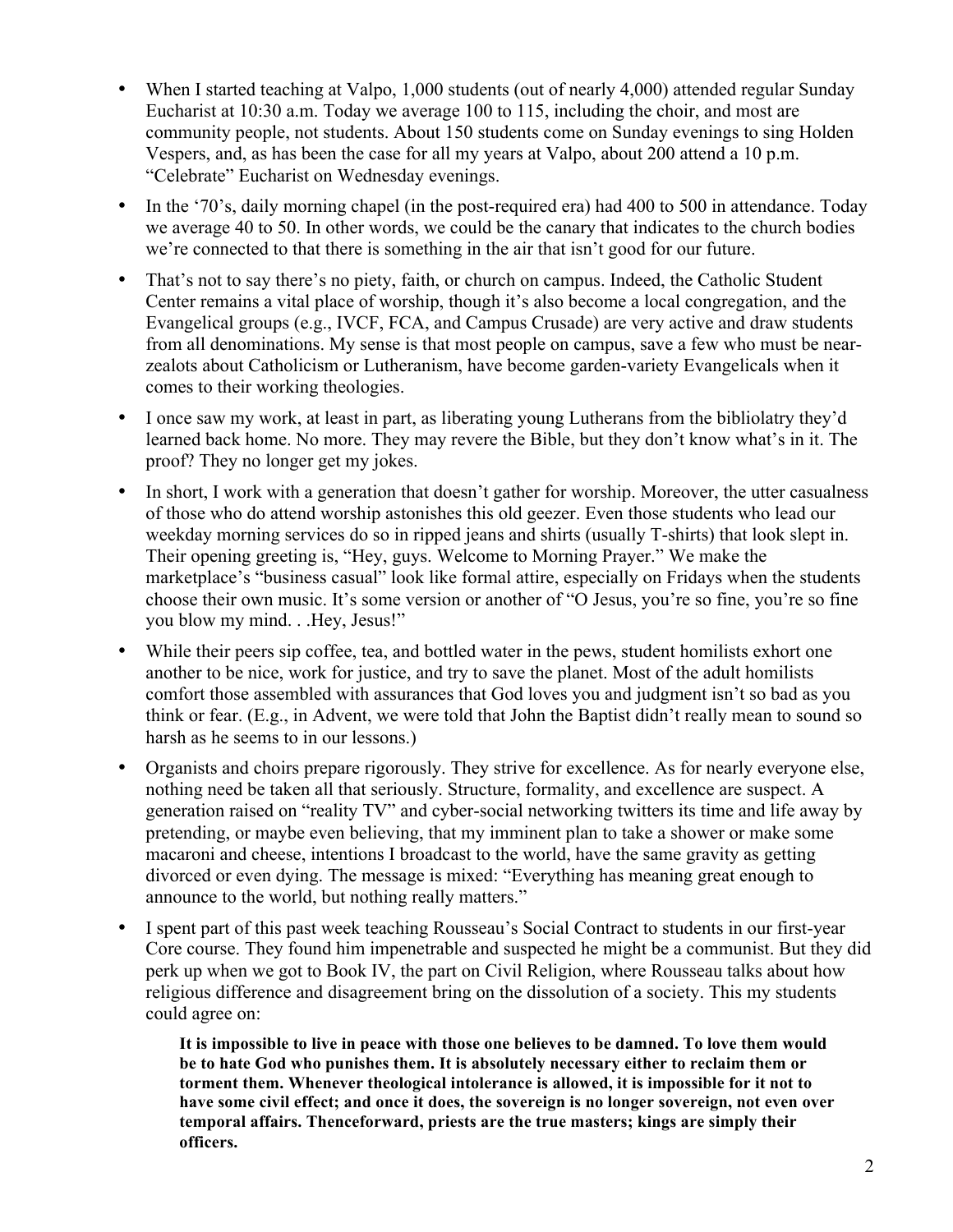**Now that there no longer is and never again can be an exclusive national religion, tolerance should be shown to all those that tolerate others, so long as their dogmas contain nothing contrary to the duties of a citizen. But whoever dares to say** *outside the church there is no salvation* **ought to be expelled from the state, unless the state is the church and the prince is the pontiff. Such a dogma is good only in a theocratic government; in all other forms of government it is ruinous.** (Book IV, Chap X)

Without engaging all the necessary contextual issues involved in agreeing or disagreeing with Rousseau, I could also assent to this statement on the basis of my own thinking about what it means to be 'saved' and who is or isn't in that category. But for my students and my children, this position is an orthodoxy they've been taught all through their schooling. At the heart of multiculturalism and globalism lies this kind of thinking in its naked, political form. And, it leads young people toward the notion that matters of faith and religious conviction are OK as long as they don't mean much.

• This fall, in a currently required course called "The Christian Tradition," I required students to read and critique one of a number of books by today's 'pop culture religion and theology' writers. Fully half the class read and wrote about *The Shack*. Most loved this book. Their reason: The book depicts God as easy-going and against hierarchy, and it seems God really means to save everyone—and that saving has little to do with the cross.

I'm probably wrong about a lot of things, and certainly wrong about a few, but this is some of how I see the context of *missio* in today's academe. How does one go about the mission of promise-telling and promise-keeping in this context? I have one point of *promissio* with which I must remind myself, and you, too, perhaps. And I have one point of possible strategy.

### *PROMISSIO*

In response to all of this kind of talk today, there is lots of current buzz about "the emerging church." This is supposedly a new kind of church and perhaps a new sort of mission Christians can be on, especially the young, the casual, and the disaffected. The most popular depictions paint the emerging church as a transformer of society, a group that will follow Jesus' teachings and get folks to work for social justice and help save the environment from careless consumption. They gather in garages, storefronts, and malls, dress in jeans and t-shirts, and open their 'liturgies' with a greeting such as, "Hey, guys. Welcome to New Vision." The spread of this emerging church, like the burgeoning Pentecostalism in Africa, is supposed to give us hope.

The back cover of the latest Christian Century advertises a June 2010 Washington Island Forum titled "Almost Christian: What the Faith of our Teenagers Is Telling the American Church." Session titles include: "Somebody Save Me: Youth and the Quest for a Passionate Church." "Youth and the Church of 'Benign Whatever-ism': Going Viral for Jesus." "Recovering a Missional Imagination: Why Generation OMG Is the Theological Stimulus Package We Need." I sense that the key ingredient of all this is passion. (The advertised forum leader has a book out called "Practicing Passion," but passion about what? I wonder if anyone connected to all this remembers that "passion" is first of all a word for suffering.)

My hope for the church is also, and only, in the emerging church, but the way I see it, that's the only kind of church there has ever been, a church that emerges. . .*daily*. . .from the font and from the tomb. Daily dying and rising—that's the only "life" the church has ever had, even in whatever era we might think of as its 'glory days.'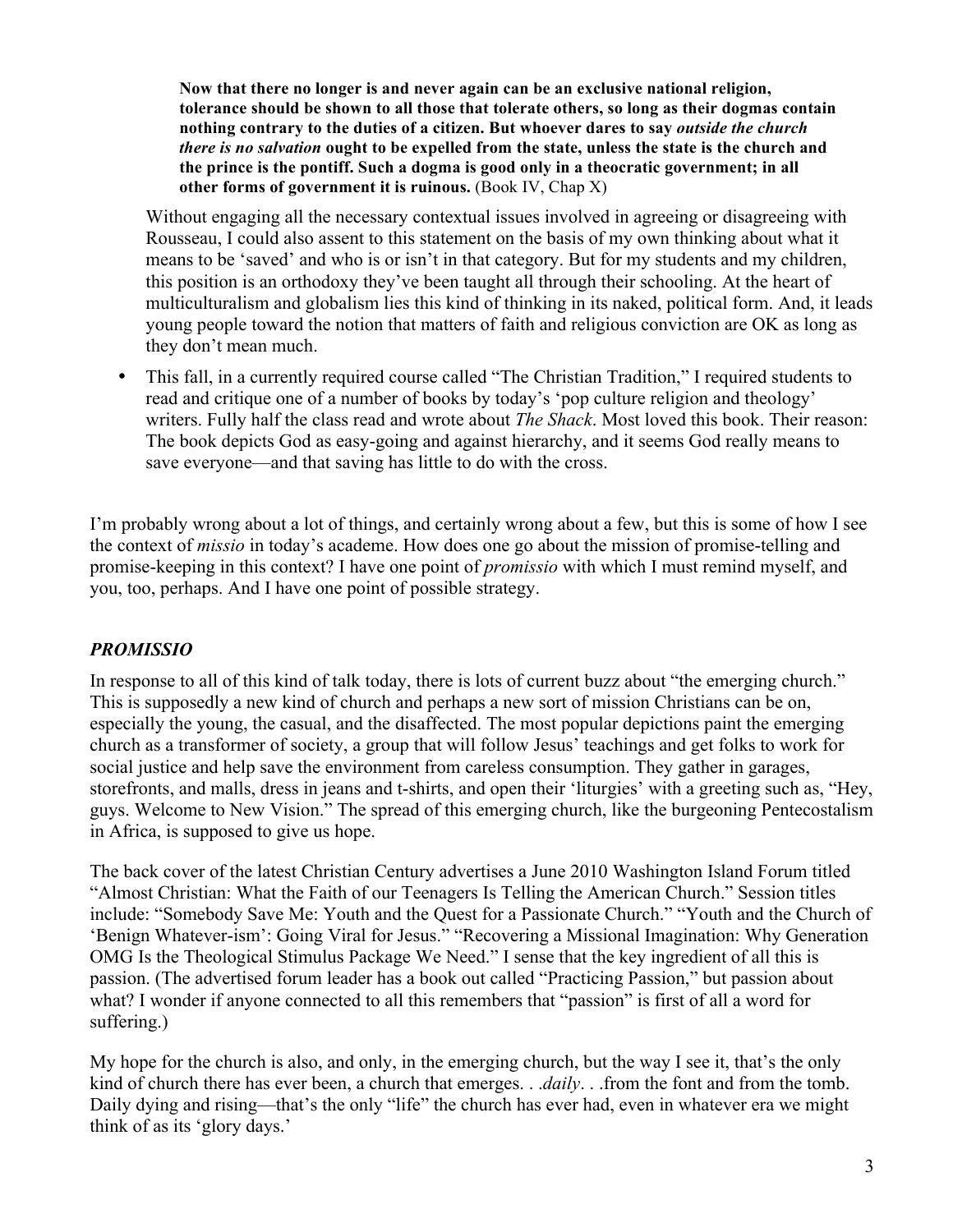In the one, holy, catholic, apostolic, and emerging church, each of us singly and all of us together, are Lazarus, that character in John 11. If I ever get to help start a mission church, I promise I'll do all in my power to name the congregation "Lazarus-R Us." That's who we are. Jesus calls us from the tomb, stinking dead, and hands us over to a community that will strip off our grave-clothes, the first costume we don in a baptismal rite, and by means of things like forgiveness (cf. the verbs at the end of John 11, "Unbind him, let him go;" those are forgiveness verbs elsewhere in John), that community will teach and train us in a new way of "walking" (*halakah*, those in Jesus' day would have called it) and send us on our mission. And what is the mission? In John 11, Jesus calls Lazarus from an old life into the life abundant (John 10:10), the life that Jesus himself lives, the life that finds its mission on the road to Jerusalem which he's already on when he stops in Bethany to call out Lazarus.

And, you will recall, Jesus got Lazarus into big trouble. With Lazarus on the loose, Jesus' enemies plotted now against the newly raised guy as well. How odd. Jesus calls Lazarus from a grave only to get him killed again shortly thereafter. It's as though when Jesus called out Lazarus, he said, "Lazarus, dear friend, come out of there. Anybody can die of AIDS or H1N1 or cancer or a heart attack. Let's go up to Jerusalem and die a real death, a Big-D Death! Let's *give* our lives away!" The same call comes to us. Ordinary, little-d death will get us one way or another, but we'll have cheated—better, the Spirit will have cheated—that death out of its power with our gospel, and with living the abundant life by dying a Big-D death—his death, Christ's death.

I believe this about the whole church, not just individuals. The various church bodies—and they are bodies, flesh-and-blood frail bodies—to which we belong are dying little-d deaths. How can we give our lives away, offering them in Big-D deaths that bear witness, that proclaim the promise that will call the dead from the tomb?

### **SUGGESTION**

I read a wonderful book in December and went to a conference to discuss it earlier this month. It's Thomas Long's *Accompany Them with Singing: The Christian Funeral* (Westminster John Knox Press, 2009). Get it. Read, mark, learn, and think about it. In this book, Long diagnoses plenty of the ills that have befallen the church's funeral practices in an era that's seen death and dying made captive of the culture, including its funeral directors, the trivializing, anti-ritual instincts to which I referred earlier among my students, and the rampant Gnosticism that's everywhere about us. Long's 'fix' is a new attention to the whole of Christian theology that leads us to take death and life, our bodies as well as our souls, our baptisms as well as our everyday discipleship, and most especially the discipleship manifest in singing, seriously.

I can't recommend this book enough. Let's discuss it at a Crossings Conference if we can. Sooner rather than later.

If I were pastoring a parish, I'd try to work parish renewal around this book. We'd read the book together somehow or another. But mostly, we'd begin again to make funerals among the most central and important ministry we engage in, right up there with confirmation, adult education, and stewardship. Because here is where everything it means to be a Christian comes together.

Here is where the promise of baptism matters, and gets fulfilled. Here is where we get to preach the gospel, not merely do a little therapy that might momentarily comfort the grieving. It is after all gospel, not therapy, that truly comforts! And it's drama. It provides plot for our lives. It declares that things do matter. There is a pattern. The Christian life has a trajectory, a promise-given trajectory. We go down to the dust just like the grasshoppers and chickens, despite our fancy intellectual and imaginative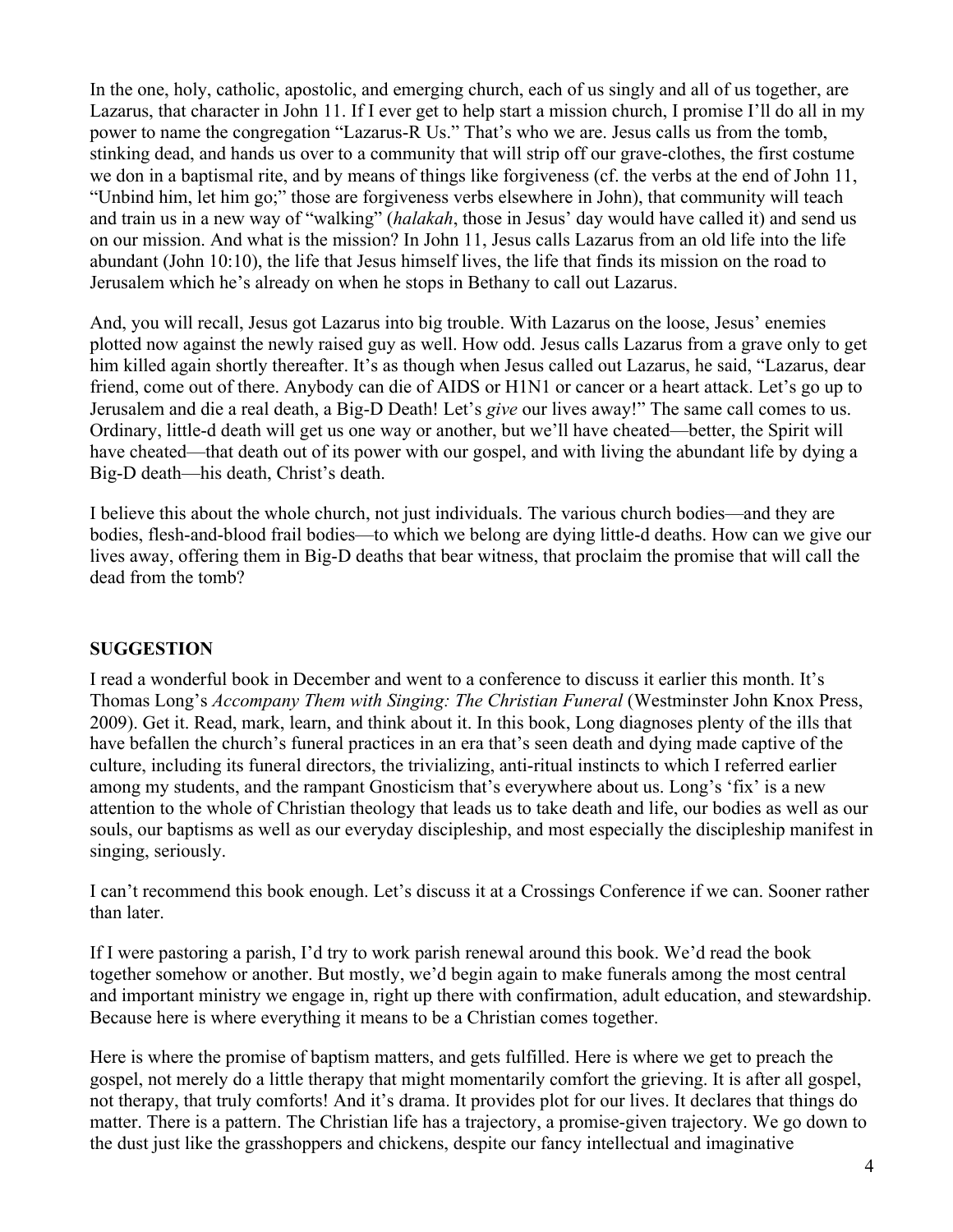equipment, as Ernest Becker reminded us a generation ago. But, we do not go down unaccompanied. The crucified Christ has come with us under the same condemnation. He accompanies us with singing: "My God, my God, why. . .?" "Into your hands I commit my Spirit, O God, thou faithful God." Those were his songs—the songs of his people, the ones he learned from childhood.

His body, the raised ones whom you see around you, accompany you all through your life, and you them. And no one goes alone through the birth canal into the waiting arms beyond the exit from knowing time as we know it now. Rather we go accompanied with singing.

I would fashion in a congregation a cast of funeral players. Singers, acolytes, crucifers, lectors, even preachers, and, of course, the Martha types that have always brought food…a holy group of players who would stay rehearsed. For that's what we do as Christians, we rehearse all our lives for the moment when our baptism is complete, or when some loved one's is complete. And our cast of funeral players would require plenty of youth. We'd get them excused from school on the days they "worked" a funeral gig with the rest of us.

My community learned this in July after a colleague died suddenly. Many of you read about it in a homily Ed Schroeder sent out as a Thursday Theology piece. I learned the mystery of preparation and the salutary power of singing the faith in the days and hours leading up to my father's dying. I'd practiced all my life for the time when I would accompany him with singing, though I didn't know until then that that's what I'd rehearsed for. I do now.

So, now I've told my children they must have songs ready. And, I must find a way to teach my students the same thing. I must lead them through rehearsal of the story, the promise-laden story, so they're ready for my death, and for their own. But first, I must get with them about dying, which is serious business, not trivial and casual.

### *MISSIO*

I changed the subject, even on myself, with those last thoughts. I started out thinking, writing, and talking about how we might evangelize the generation of my students, and my Evangelical colleagues, too, perhaps. But the thing it will take to do that, really, is to have them sent, or even better, to go with them, on their own promise-initiated mission. I suggested that we make them a cast of funerary dramatists. In the larger scheme of things, and with a more biblical image, we must join our students and colleagues on the mission Jesus sent his friend Peter on when he listened to Peter's confession of faith at Caesarea Philippi and then said, "Great foundation, Rocky. Now, go straight to hell. They can't keep you out. Yes, the gates of Hades can't stand up to your assault."

Like many, I once thought hell would try to storm us, but we were safe in our hiding place. Wrong. We are the storm-troopers, the invaders. We constantly assault the gates of hell. Hell doesn't have a chance.

And this is our mission, the one on which our students go with us—the invasion of hell. Into the breach of alienation and isolation we go. Into all the places where God and Christ are not, there the body of Christ steps in, like the Christ himself invaded hell, and voila! Hell is unhelled.

And maybe it all begins by practicing and rehearsing funerals. . .accompanying with singing those who enter the birth canal toward that new place where our lives are hid with Christ in God.

To learn this, and to rehearse it adequately, we'll need to learn to take things seriously, like death, and judgment, and the pitiful stench of our self-righteousness. But we can look on these things squarely and,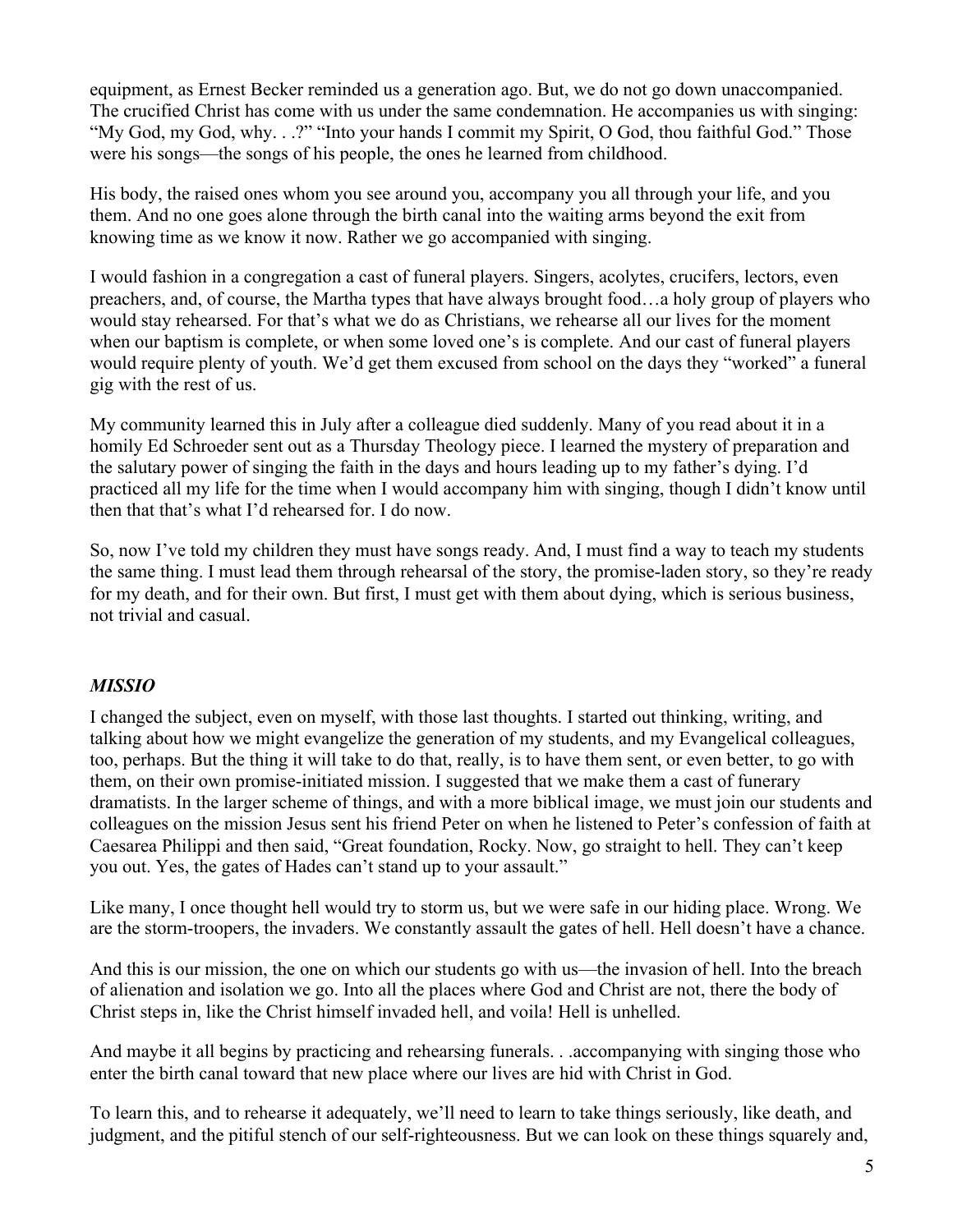though trembling, unafraid. For we live and die clinging to the promise of the crucified one, or better, held in the arms of the crucified one's body, the body with arms, and songs, right here, right now.

I have two images of this mission, our assault on hell, that might help us recognize when we're in the midst of a critical moment of that assault, and what our resources are.

One comes from a book that tells the story of a young, Dutch, Jewish woman named Etty Hillesum, who spent the last two years of her life, 1942 and 1943, first at Westerbork, a Nazi transit camp in the Netherlands, and finally in Auschwitz. Her memoirs, entitled *An Interrupted Life* (New York: Pantheon Books, 1983), tell of a young woman's struggle to cope with life and love and sex and parents, and ultimately with the horrors of the story that goes by the name "Holocaust." In the face of radical evil Etty Hillesum clung to her faith, to her spirit, to her heart, to her God. Late one night, near the end of her days in the transit camp, she wrote in a diary she kept (and which remarkably, got saved):

 **I shall no longer write in this exercise book, I shall simply lie down and try to be a prayer. . . .I know perfectly well I am not much good to anyone as I am now. I would so love to be just a little bit better again. But I ought not to make any demands. I must let things take their course and that's what I am trying to do with all my might. 'Not my will, but Thy will be done.'**

 **There is no hidden poet in me, just a little piece of God that might grow into poetry.**

 **And a camp needs a poet, one who experiences life there, even there, as a bard and is able to sing about it.** 

 **At night, as I lay in the camp on my plank bed, surrounded by women and girls gently snoring, dreaming aloud, quietly sobbing and turning, women and girls who often told me during the day, 'We don't want to think, we don't want to feel, otherwise we are sure to go out of our minds,' I was sometimes filled with an infinite tenderness, and lay awake for hours letting all the many, too many impressions of a much too long day wash over me, and I prayed, 'Let me be the thinking heart of these barracks,' And that is what I want to be again. The thinking heart of a whole concentration camp. I lie here so patiently and now so calmly again, that I feel quite a bit better already.** (pp. 190-191**)**

One could use this set of images, and I have, to flesh out a whole theology of preaching and evangelizing, but I'll say here only that recognizing our place in some camp full of broken, isolated people who have no words of their own any longer, nor any way to name their God-forsakenness, is the first step. And we who cling to genuine *promissio* can be honest and name truly our sin, our brokenness, our God-forsakenness. We can take it seriously, look at it directly, because we know we have the *promissio*. And the promise is precisely this, that right here, right there, in every place of Godforsakenness, *he* meets us. The crucified one. There is no place we can ever end up, but that even there, he is Lord for us. There, in hell, in the tomb four days and stinking, he shouts to us, "Heads up, I'm coming in!" And he swaps stories with us. We get his, he gets ours. We step into the blinding light. The community embraces us, then unbinds us and assists us in learning to walk.

I have a closing image, a more playful one, about the life of assaulting hell, or better perhaps, dispatching the guards who would keep us from letting anyone go. It's Wendell Barry's poem, "Manifesto: The Mad Farmer Liberation Front" (*Collected Poems*, Northpoint Press, 1998, pp. 151- 152):

Love the quick profit, the annual raise, vacation with pay. Want more of everything ready-made. Be afraid

to know your neighbors and to die. And you will have a window in your head. Not even your future will be a mystery